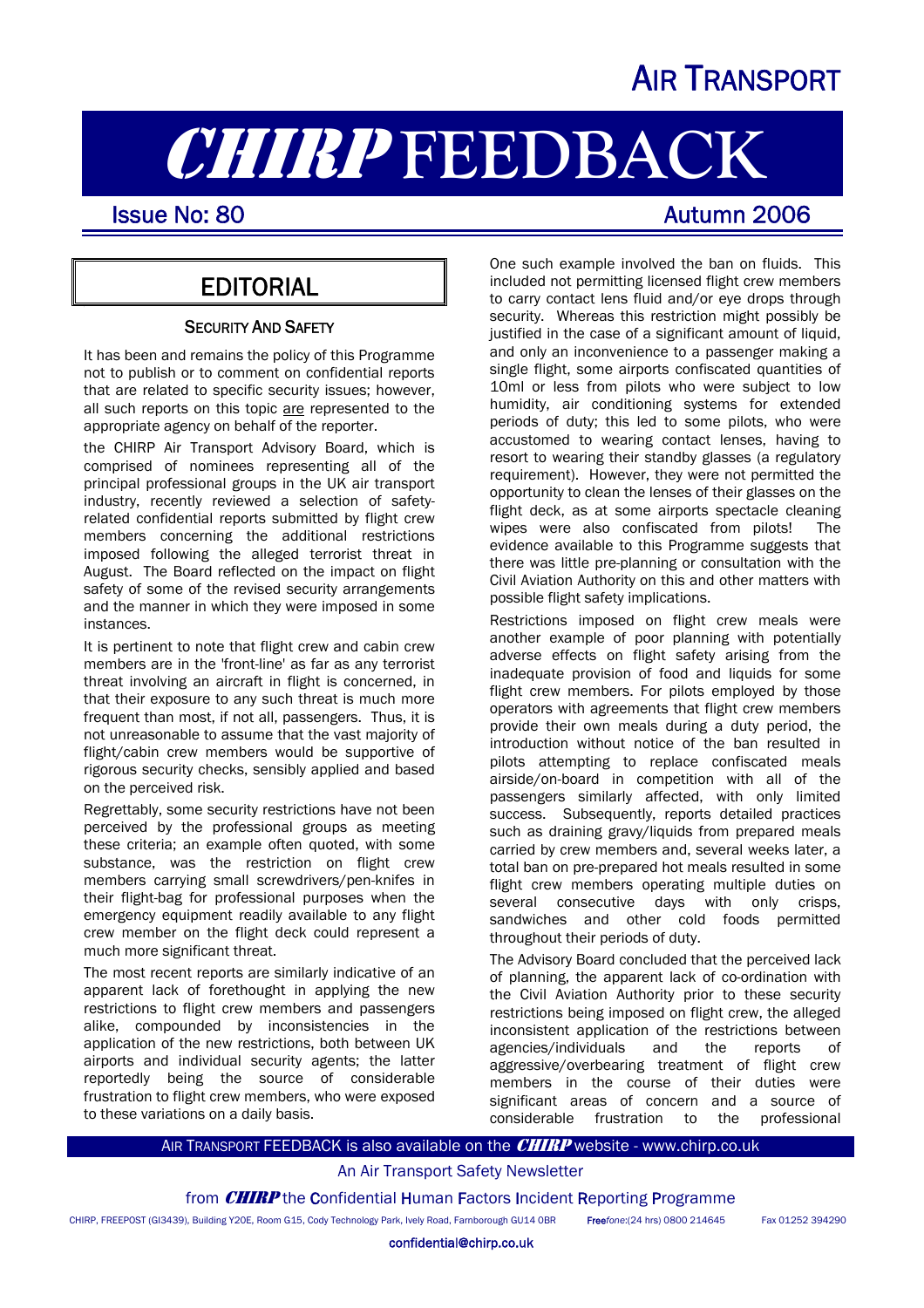pilot/cabin crew communities. As such they merit a detailed review to avoid similar safety-related issues arising from any future changes in security arrangements.

The Board endorsed the publication of this summary of the issues raised and recommended that a summary of the reported concerns be forwarded to DfT (Transec).

#### SELECTION OF EMERGENCY TRANSPONDER CODES

Several reporters have noted that CAP413 [Chapter 8 Para 4.1.3] advises that pilots in communication with a civil or military ATSU before an emergency arises should retain the existing code until instructed to change by ATC, only if the code is not 7000.

The CHIRP comment in FB79 (Page 3) was specifically related to air transport operations in Controlled Airspace; however, it has been suggested that this point be clarified for the benefit of the many GA pilots who also read this publication.

#### AIR -TO AIR COMMS ON 123.45MHZ

In FEEDBACK Issue 78 (Page 6) a report referenced the use of 123.45MHz for air-to-air communications. Although this frequency is allocated for air-to-air comms in some ICAO Member States, this is not the case in the UK as this frequency is assigned for discrete ATC use. [AIP GEN 1-7-37 refers].

# WHAT'S IN THIS ISSUE?

| <b>ATC REPORTS</b>                          |  |
|---------------------------------------------|--|
|                                             |  |
|                                             |  |
|                                             |  |
|                                             |  |
| <b>FLIGHT CREW REPORTS</b>                  |  |
|                                             |  |
|                                             |  |
| Workload, RTF Congestion & Fuel Planning 6  |  |
|                                             |  |
|                                             |  |
|                                             |  |
| Conditional Clearances - Better Readbacks 8 |  |
|                                             |  |
|                                             |  |
| <b>CABIN CREW REPORTS</b>                   |  |
|                                             |  |
| <b>ENGINEER REPORTS</b>                     |  |
|                                             |  |
|                                             |  |
|                                             |  |
|                                             |  |
|                                             |  |

#### Number of Reports Received Since the Last Issue: ATC - 9

#### Report Topics Have Included:

Airfield Lighting Deficiencies VHF Interference from Aircraft Transmissions Inappropriate Use of a FIS Poor Understanding of English  $\sim\sim\sim\sim$ 

#### Flight Crew - 64

Report Topics Have Included: Rostering of 18-30 hour Rest Periods Roster Disruption Alleged Poor Maintenance Standards A/c Dispatched with Technical Defect Use of Monitored Approach Procedure ATC Pressure to Vacate Active Runway ATIS Phraseology for Variable Wind Conditions Airport Security Procedures  $\sim\sim\sim\sim$ 

#### Engineer - 12

#### Report Topics Have Included:

New Grading for LAEs Inadequate Staffing Levels Alleged Use of Uncertified Parts Unwanted Distraction

# ATC REPORTS

#### Most Frequent ATC Issues Received 12 Months to 30 September 2006



#### AIRFIELD LIGHTING WOES

Report Text: The taxiway lighting system at this airport is, quite frankly, a joke. Every time the system is switched on there are failures somewhere. This

Page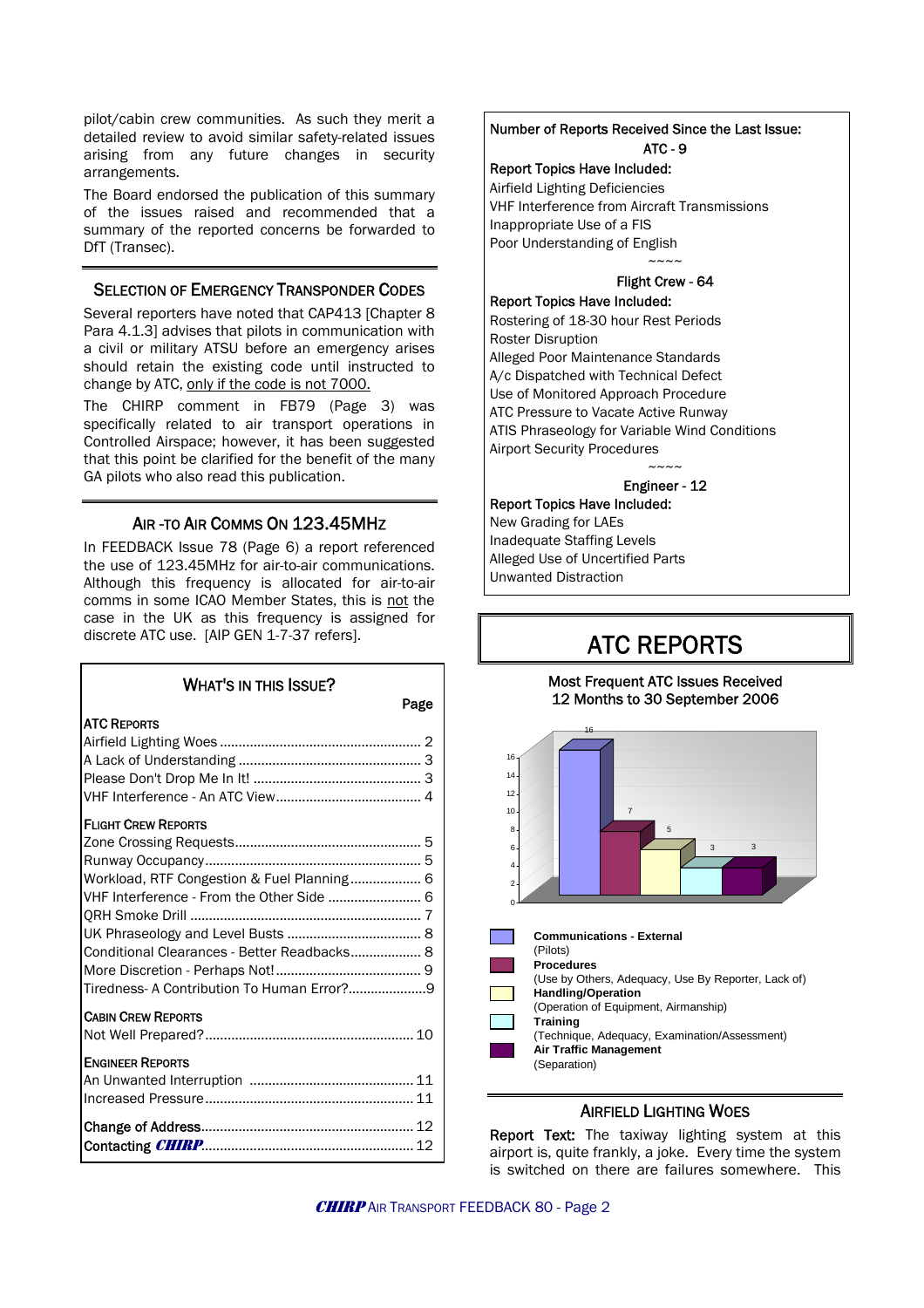has been going on for years, and is getting worse. Nothing seems to be done about it. The response is frequently "no spares/lack of people". I seriously doubt whether this airport complies with CAP 168.

On the night in question there were so many red stop bars which could not be suppressed that the R/T loading was at least doubled. The airport operator is quick to provide money for shops in the terminal - a different story when it comes to critical safety systems.

As I write this the Rapid Exit Taxiway lighting (RETILS) at one runway turn off has been unserviceable for more than two weeks. The sub centre for the runway lights suffered a fire in March of this year, as a result of which ATC's control of the main runway lighting intensity was limited, changes having to be made by engineers and taking up to 15-20 minutes; this is still the case and it is now September!

Staff are totally fed-up with this situation and have NO faith in the system/airport operator.

CHIRP Comment: The report was forwarded to CAA (SRG) Aerodrome Standards, following which an airfield inspection was promptly carried out.

The inspection revealed that some of the deficiencies identified by the reporter had been or were in the process of being rectified by the airport operator.

Remote control of the runway lighting intensity has now been restored.

#### A LACK OF UNDERSTANDING?

Report Text: The aircraft was operating a regular mail flight and failed to follow ATC instructions by establishing on the ILS after having been informed that he would be vectored through and back on from the north. This incident was reported

My colleagues and I are concerned that there is a language problem with some of the crews operating both this and other flights. The aircraft involved are registered in Eastern Europe and, whilst there seems to be no problem generally with the airmanship of the crews, it is often difficult to understand their radio transmissions due to heavy accents and sometimes poor radios. In the above case the controller had issued a slightly non-standard instruction, which had been acknowledged by the crew, who then flew what they had expected to hear, and established on the ILS from what was a 90° closing heading!

There usually seems to be no problem in them understanding our ATC instructions, but often we have problems with what they say to us. Quite often, usually when the aircraft is on the ground, the pilot will transmit a message that has us asking each other, "What did he say?" Asking "Say again", often leaves us none the wiser.

Whilst we manage on a day-to-day basis, we are concerned that we would not understand them in the event of an emergency. Recently we had a UK crew with smoke in the cockpit and the crew on oxygen

masks. The crew were both natural English speakers and we had difficulty copying their RTF messages; with these non-UK crews we would have no chance.

**CHIRP** Comment: Concern over the role of language in aviation accidents has prompted ICAO to introduce new international requirements and establish minimum English language proficiency levels. The requirements include testing and certification of the proficiency of air traffic controllers and pilots in the English language and corrective training for those who are unable to meet the ICAO standards. All member States of ICAO are required to meet these new English proficiency standards by March 2008

The common European licensing standards will most probably result in an increase in the number of pilots, for whom English is not their native tongue, flying Commercial Air Transport operations within the UK. Therefore, It is important that incidents involving miscommunication are formally reported, as was done in the case reported above, to permit the matter to be followed up and, in the small number of cases where an adequate knowledge of aeronautical English is found to be in question, appropriate action taken.

#### PLEASE DON'T DROP ME IN IT

Report Text: Pilot (UK Airline A) (foreign sounding), checked in at FL360 but due to workload I erroneously told him to "Maintain FL340" instead of FL360. Pilot (UK Airline B) checked in at FL340 and I told him to "Maintain".

My attention was then taken up with other traffic on another part of the sector and when I looked back at the subject aircraft, the Airline A aircraft had descended to FL340 and come into conflict with the Airline B aircraft. When asked why he was now at FL340, the other pilot of the Airline A aircraft (British sounding) stated that I had instructed him to.

When I replayed the tapes and discovered that I had made an error, not only by using the phrase "Maintain FL...." in the first place but also by issuing the wrong flight level, I felt a complete chump and was rather depressed for days. Then you think about the 'Sod's Law' aspect:

- 1. I probably said the incorrect phrase to the wrong aircraft of the pair as this aircraft had the foreign pilot.
- 2. The pilot of the other aircraft would possibly have challenged my instruction if I had given him the erroneous instruction.
- 3. I didn't watch the aircraft on the radar as carefully as I should have done - my attention was elsewhere on the sector.

While we all make mistakes (and hopefully learn from them), I'd like to remind aircrew that if we want them to climb, we say "Climb" and if we want them to descend, we say "Descend". The word "Maintain" means 'to continue' and if it is used in conjunction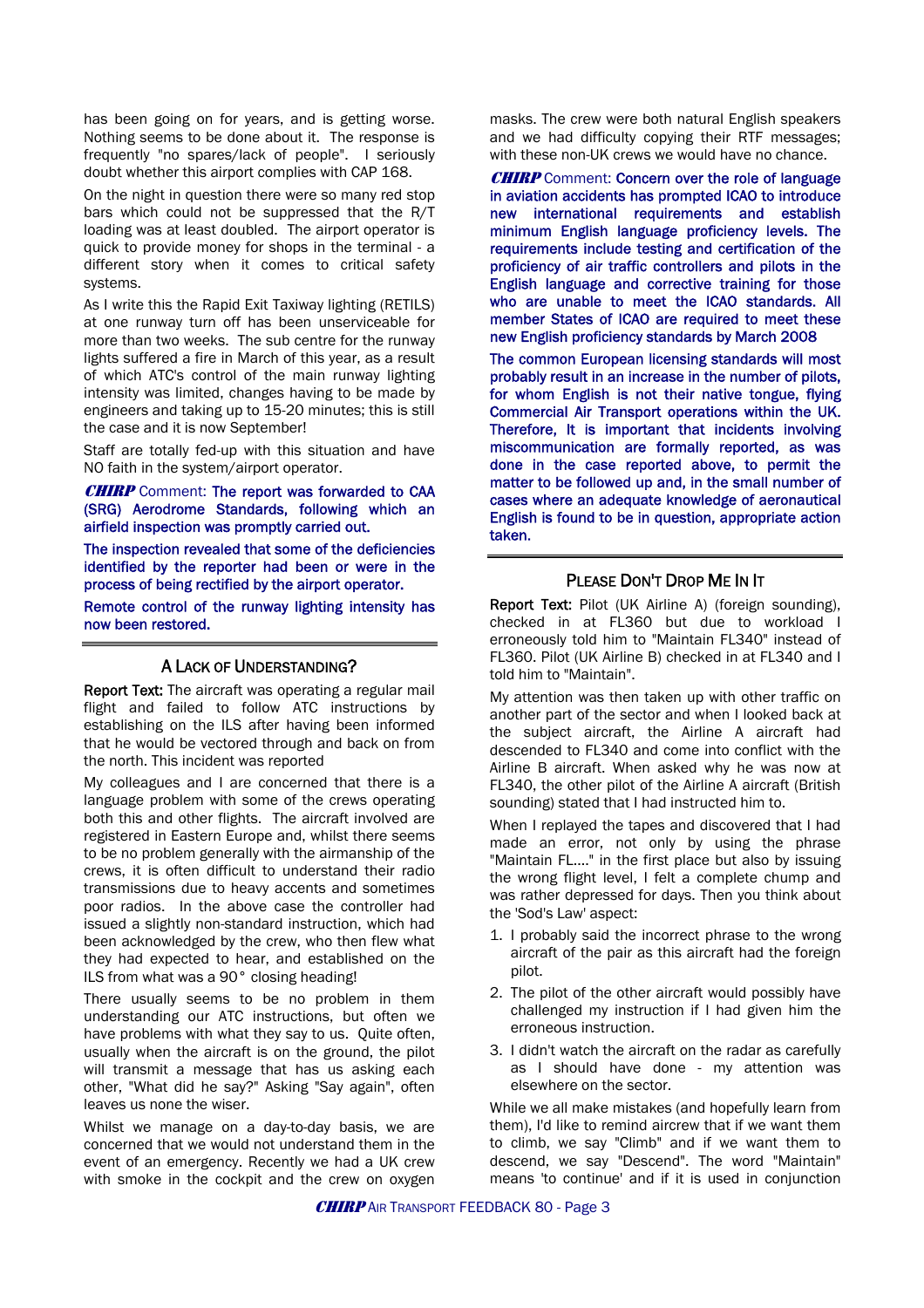with a different flight level than the one you are already at then an error has probably been made and you should challenge the instruction. I'd rather you challenge me than drop me in it.

#### **CHIRP** Comment: The reporter is to be commended for submitting details of his error.

The incident raises two points. First, it is a reminder to flight crew that in the UK the phrase 'Maintain' does not imply a clearance to climb or descend, as it does in some other States. As the reporter notes, if an ATC instruction to 'Maintain' is issued with a Flight Level different to that already established, always query the instruction.

From an ATC perspective, NATS 'best practice' is that if a pilot checks in and reports a correct level, either issue an executive instruction or acknowledge with the phrase 'Roger', do not repeat the fight level as this increases the opportunity for an error, as happened in this case.

#### VHF INTERFERENCE - AN ATC VIEW

Report Text: With the increasing expansion of aviation and new airfields there has been a consequential increase in frequency sharing with adiacent units.

The power of airfield radios is mitigated depending on the function of the ATC position associated with that frequency - for example, tower radios are far less powerful than approach radios and there is a protected range of varying heights and ranges depending on the function of the particular frequency being used. (The information on protected ranges is available in the UK AIP.)

It appears that many controllers and pilots are oblivious or unthinking of the power of aircraft radios; it is becoming more common for crews in the cruise to call the tower or approach frequency of their destination or alternate and have detailed conversations with ATC, oblivious of the fact that they are probably transmitting (and blocking) the frequencies of 2 or more other airfields sharing that frequency.

As airfield transmitters are less powerful than an aircraft's, the controller is unable to transmit to an aircraft that is a long way away and ask the crew to shut up! Some controllers are compounding the problem by not advising crews not to transmit when it is obvious that the transmission is being made from an aircraft well outside the protected range.

I have nearly had a go-around at AAA because I was unable to issue a take off clearance due to another aircraft at FL270 at Polehill chatting to BBB Tower.

Maybe there needs to be an education campaign and not just in UK - This airfield also shares one of its frequencies with Eindhoven.

**CHIRP** Comment: As the reporter notes, the designated operational coverage (DOC) values for ground VHF transmitters are published in the UK AIP -

Aerodrome [Vol 1/2]. In the case of the aerodrome in this report, the Approach frequency DOC is 25nm/10,000ft and the Tower DOC is 25nm/4,000ft.

Except in an emergency or unless otherwise instructed by ATC, pilots should observe these limits when making airborne transmissions to avoid interference similar to that described. [AIP GEN 3.4.3 Para 2.2 refers].

Flight crew members should also note that most ATC standing agreements for the transfer of aircraft are on the basis of a silent handover (no co-ordination between ATCOs); incidents have occurred where a pilot has called on a Tower/Approach frequency and the controller has issued inappropriate instructions, believing the aircraft had been released from the previous ATSU.

In cases where Arrival ATIS is not available, aerodrome information can be obtained from the Flight Information Service. Adding runway information to Volmet broadcasts, if feasible, would also provide flight crews with the required information prior to commencing the descent.

Several Flight Crew Reports in this issue involve topics that might also be of interest to ATCOs

# CAA (SRG) ATSINS

The following CAA (SRG) ATS Standards Department ATSINS have been issued since July 2006:

#### **Number 88**

Provision of Emergency Frequency 121.500MHz **Number 89 (Superceded)**

Controller Responsibilities for Ensuring the Type of Air Traffic Service Provided to Pilots is Acknowledged and Understood

#### **Number 90 (Replacing Number 89)**

Controller Responsibilities for Ensuring the Type of Air Traffic Service Provided to Pilots is Clearly Stated and Acknowledged

#### **Number 91**

London Flight Information Service - Introduction of SSR Code 7401

CAA (SRG) ATS Information Notices are published on the CAA (SRG) website -

[www.caa.co.uk/default.aspx?categoryid=33](http://www.caa.co.uk/default.aspx?categoryid=33) and click on the link 'Search for a CAA Publication'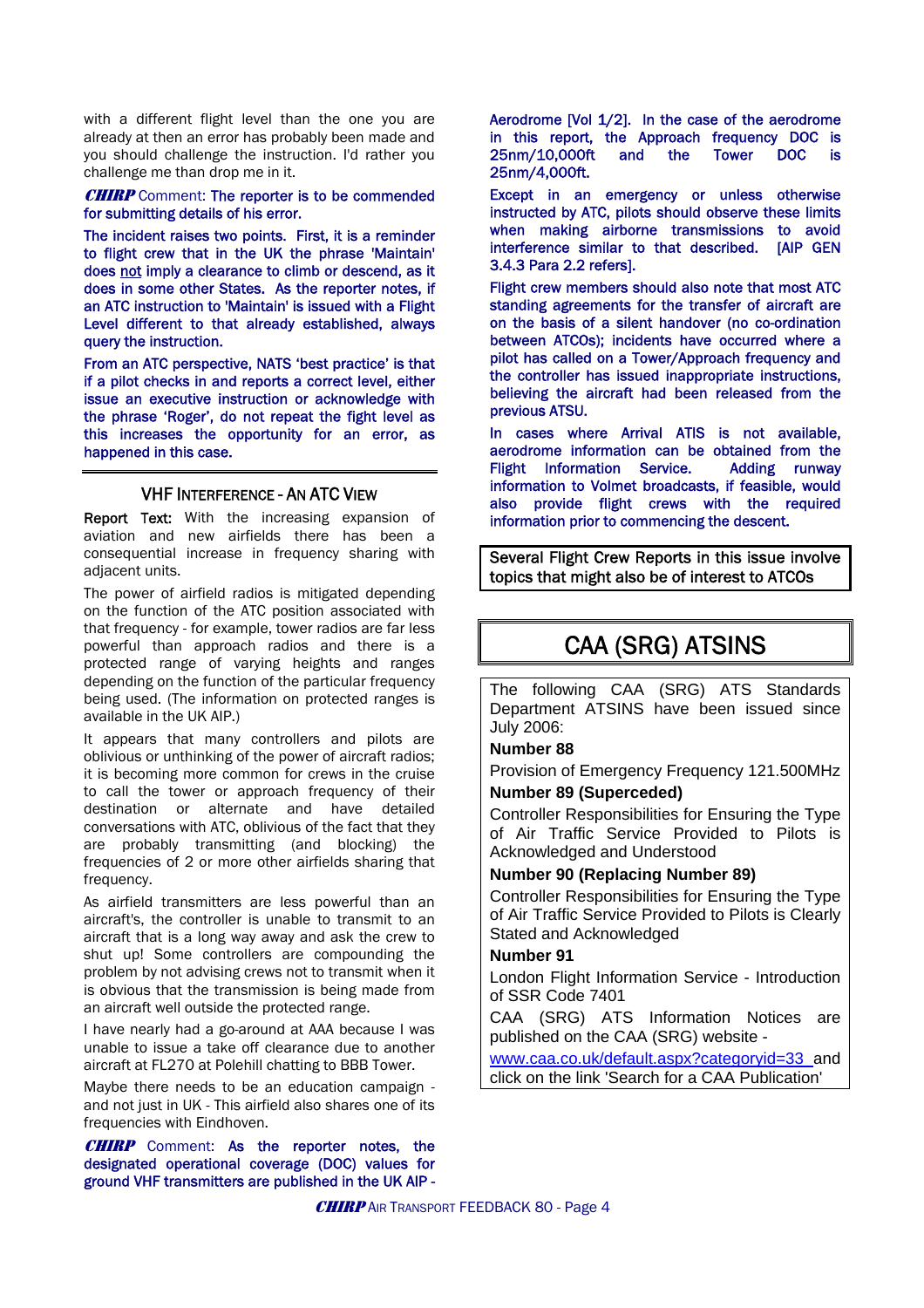# FLIGHT CREW REPORTS

Most Frequent Flight Crew Issues Received: 12 Months to 30 September 2006



#### ZONE CROSSING REQUESTS

#### **CHIRP** Narrative: This report was submitted by a GA pilot but has been included in this issue because it is particularly relevant to ATCOs involved in issuing zone crossing clearances:

Report Text: Approaching AAA, receiving a Radar Information Service. At 20miles requested IFR transit. Told to report at 10 miles but ATC then changed this to reporting at five miles. This caused me some anxiety that clearance had not been absolutely given and, at 130 knots, asking for clearance at the zone boundary seemed silly. My colleague asked at six miles and was immediately given clearance.

Conclusion - Some ATCOs need to do a bit of bad weather flying to understand the high pilot workload and give an early clearance where possible. On this occasion the traffic was very quiet but another aircraft could easily have called up at the wrong time.

Please remember the huge number of reports of zone breaches by GA pilots.

**CHIRP** Comment: Reports on this topic suggest that some ATSUs frequently delay the issue of zone clearances, as described in this report, whereas other ATSUs with similar traffic levels consistently issue clearances to GA aircraft as soon as practicable.

Pilots should note that a controller's ability to sequence a zone crossing between IFR arrivals/departures may be limited at ranges greater than 5-10 miles, in which case a 'Standby' instruction, although perhaps frustrating for a pilot, may be the safe option. In such a case, it would be helpful if the controller, where possible, was able to indicate whether a crossing clearance would be likely to be forthcoming or not.

#### RUNWAY OCCUPANCY

Report Text: We were positioning empty to AAA with a fairly new co-pilot flying. After initially being directed to hold, we were vectored off and sequenced for an ILS to the easterly runway. There were quite a few aircraft in the traffic pattern but we were sequenced very professionally by ATC.

On landing, however, we were almost immediately pressurised into attempting to take the first runway exit. As there was no way we were going to make that exit safely, I advised this and was told to attempt the next exit, which was orientated backward ie we had to make a turn of some 140 degrees to get off. I advised we would try for that exit but this was followed by what we took as being almost a reprimand for not being able to get off the runway sooner. I can't remember the exact words but it was something along the lines of 'reducing our time on the runway'. I assisted my colleague in braking and we did make the exit, however it was not comfortable and I certainly would not have attempted doing so if we had passengers on board and we would have gone for the next exit, no matter what was behind.

My point is that I know that the airport is busy and every operator is waiting for their turn on the strip of tarmac but I think it very unprofessional to almost badger crew in to attempting exits which are unrealistic at best and unsafe at worst. I thought about it afterwards in the cold light of day and wished I had said I will exit where I feel it is safe to do so and not before. My fellow crew member made a fairly good landing but if he had landed long we would have had no option but to have exited further along the runway, a fact that surely should have been in the back of the controller's mind when planning his next arrival or departure.

**CHIRP** Comment: When controlling close to the maximum runway occupancy rates there will be occasions when ATC request an aircraft to expedite vacating the runway; this is not in itself unreasonable. Giving a pilot as much notice as possible will often assist him/her in complying, whereas haranguing pilots if the circumstances are such that they are unable to make a specific exit is not helpful and does not promote co-operation.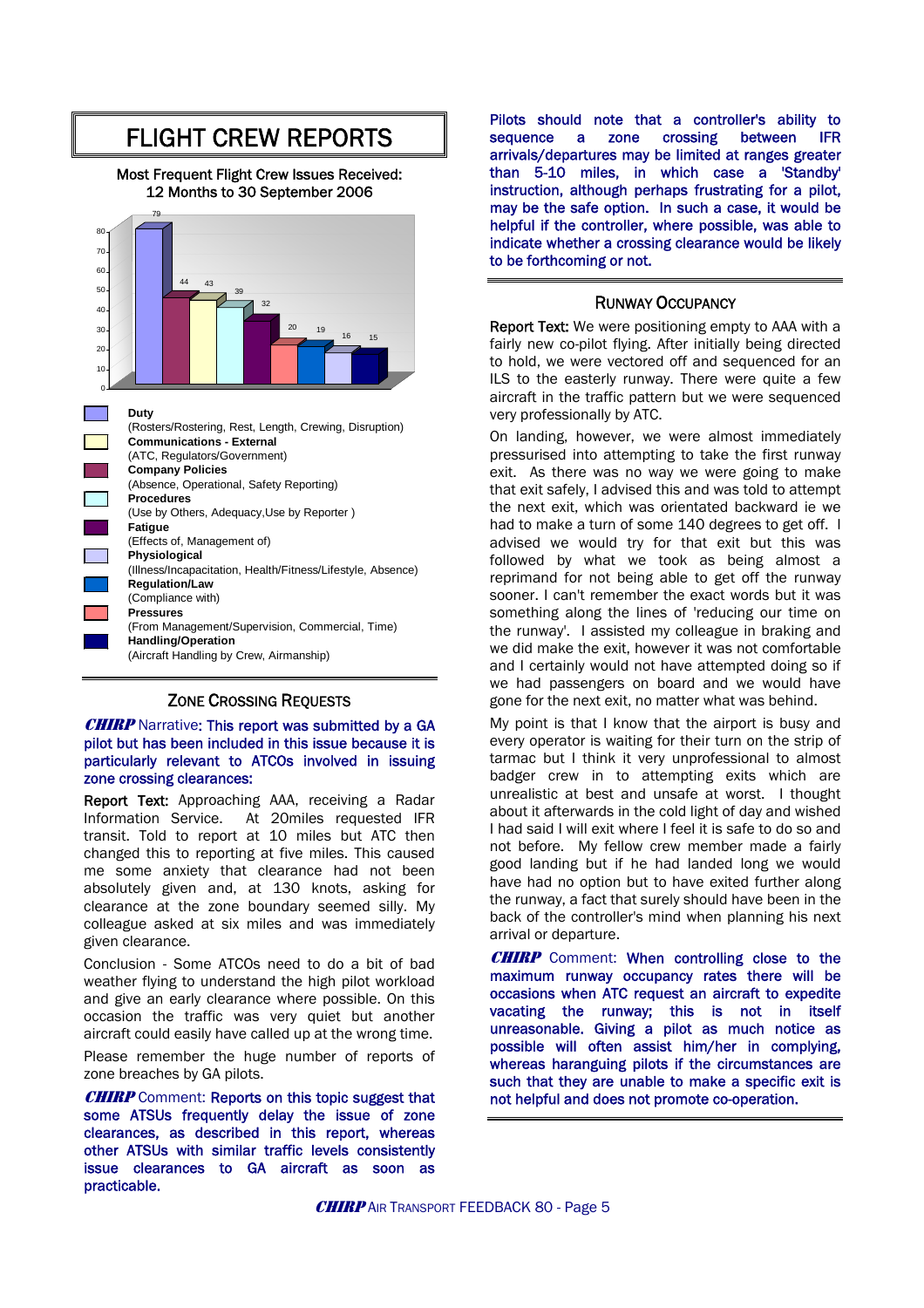#### WORKLOAD, RTF CONGESTION AND FUEL PLANNING

**CHIRP** Narrative: One of the consequences of resectoring some areas of UK Controlled Airspace both laterally and vertically is that additional ATC Standing Agreements have been established for the handover of climbing/descending aircraft between adjacent sectors. The following reports are some of the flight crew comments received since these procedures were introduced:

#### (1)

Report Text: What is it with ATC these days? We seem to be getting more and more requests to be at a level 'x' miles before a waypoint e.g. "65 miles before Goodwood", "100 miles before Monty"

The first point equates to about 'Kibli', the second about 'Exmor'; so, why can't we just say 'abeam Kidli' or 'abeam Exmor'.

Climb and descent is no place to be getting charts out to find a waypoint as the reached waypoint has often been cleared from the FMGC before the climb or descent restriction is given.

#### (2)

Report Text: Not an event but an observation/ suggestion regarding RTF congestion.

If we wish to reduce RTF congestion perhaps some thought could be given to the altitude constraints used at ATC sector handovers. If the use of a "Level at a point before a waypoint" restriction is required e.g "10 miles before Avant", "35 miles before Lambourne", "40 before Biggin or even, if on a heading, "Abeam 10 miles before etc etc"; if the present waypoints available are unsuitable, why not create new ones; this would not only reduce confusion for flight crews who are unfamiliar but also the workload in calculating if you will be able to comply.

#### (3)

Report Text: Climbing out of AAA, handed over to 'London'. The controller appeared busy, constant transmissions from ATC. Every time an instruction was given to an aircraft and after the aircraft replied the controller immediately started another RTF transmission.

There was no opportunity for any aircraft to make a call to the London Controller. Everyone was getting stressed. This combined with the ATC instruction "Make FL270, 'x' nm before MID" etc., (which on most occasions the aircraft type that I fly cannot make) led to extra two-way conversations, if you could get a word in!!

Everyone talking very quickly and no two-way communication possible. This is not an isolated event.

Report Text: Increasingly we are experiencing difficulties in fuel management/planning due to ATC requirements for early (non-economic) descent points to meet ATC 'standing agreements' for levels in various sectors.

There are two issues, Firstly, the control around the 'Midlands' seem reluctant to issue full descent profile clearances unlike London, who in general do, and Maastricht who are excellent in this. I often find myself being challenged on descent rate and told I have to be level within xxx nm, requiring fairly drastic action! Secondly, I am using a significant 'chunk' of 'contingency' in these non-economic descent profiles, and company planning does not know of these.

I wondered if you could find a way to speak to NATS/CAA (SRG) to see if there is some way things could be resolved.

**CHIRP** Comment: For Airfields with published STARS (Standard Instrument Arrivals), a number of descent planning levels are promulgated on the relevant chart in the UK AIP and thus this information is available for publication on the relevant Approach Chart; with prior knowledge of these levels, it should be relatively easy in most advanced flight deck aircraft to 'work around' the absence of a specific waypoint without a significant increase in flight deck workload.

As noted in (4) above, some operators have adopted descent procedures based on an optimum fuel cost index; these normally require slower descent speeds of around 250kts and can complicate ATC traffic sequencing, if not adopted by all operators.

From an ATC perspective NATS has welcomed the comments in the above reports and has commented that working with pilots, airlines and, where appropriate, using flight simulators will help to ensure that new routes and airspace designs consider all users and the implications for workload both from an ATCO and a flight deck perspective. More specifically, with respect to designating additional waypoints, NATS has pointed out that current rules do not allow all points (such as those defined by DME distances) to be named as a waypoint.

We would be interested to learn of any specific problems with any current UK descent profiles procedures and will represent any received, appropriately disidentified, to the relevant agency to permit the matter to be assessed.

#### VHF INTERFERENCE - FROM THE OTHER SIDE

Report Text: Once again, there seems to be an increasing number of ATIS frequency conflicts. The one you might be able to assist with is 128.17 (MAN ATIS) which is blocked by a French ATIS (Unrecognisable location), which tells me that the airfield is closed and I should contact ATC for info.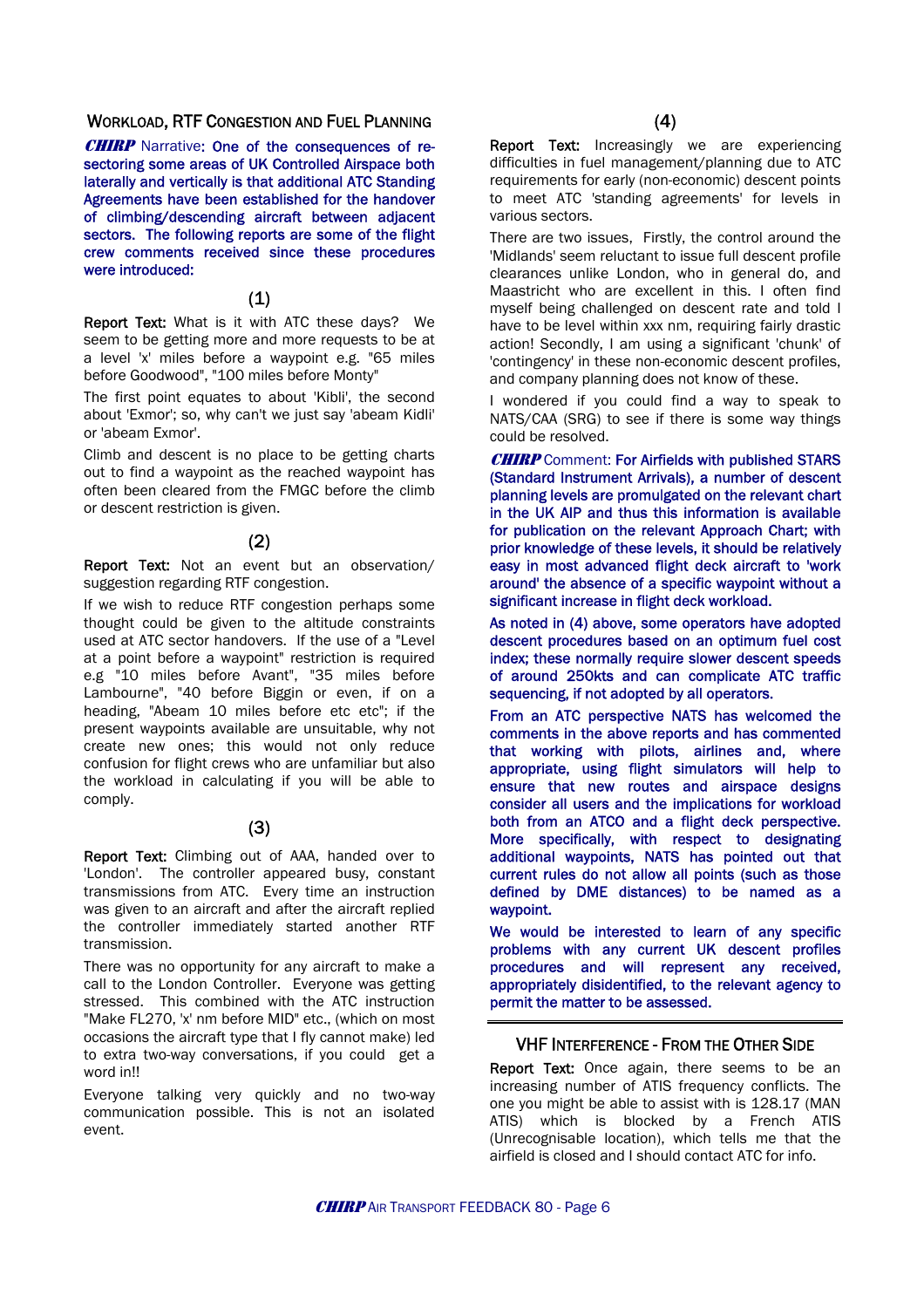The interference was such that we could not get MAN until 120 NM at FL410 inbound from the LAM direction.

Even a lazy git like me likes to brief before TOD. Surely there are enough frequencies and/or a clever computer programme to stop this?

**CHIRP** Comment: The designated operational coverage for the MAN ATIS is 60nm at 20,000ft [UK AIP - Aerodrome Vol 2]; thus, there is no protection against interference at heights/ranges greater than the DOC.

Given that most UK operators SOPs require the approach briefing to be conducted prior to commencing the descent, interference of the type described that prevents the ATIS information being received at this time is operationally unsatisfactory.

NATS have stated that the likelihood of changing the Arrival ATIS frequency is remote due to the lack of available VHF RTF frequencies in the UK. In view of these difficulties and the reported interference, NATS is investigating the possibility of transmitting the Arrival ATIS information on the MAN VOR frequency; the LHR Arrival ATIS was made available on the BNN VOR frequency for similar reasons.

Also, Digital ATIS, which is not subject to interference, is currently available at MAN for uplift by ACARS equipped aircraft.

#### **ORH SMOKE DRILL**

Report Text: Our QRH SMOKE drill used to be:

IF PERCEPTIBLE SMOKE APPLY IMMEDIATELY:

CREW OXY MASKS ON/100%/EMERG

Etc.

This has now changed to:

IF PERCEPTIBLE SMOKE APPLY IMMEDIATELY:

BLOWER OVRD

EXTRACT OVRD

CAB FANS OFF GALY & CAB OFF

SIGNS ON

\* IF REQUIRED:

#### CREW OXY MASKS ON/100%/EMERG

The First Officer and I practiced the revised drill the other day using touch drills only. Whilst doing the drill itself only takes 10-15secs, establishing communications with the Cabin Crew could take much longer. All the while we could be inhaling potentially harmful substances.

I think this drill is potentially dangerous - the first and over-riding priority for the crew should be to ensure that the oxygen masks are donned without delay. Everything else is secondary to that crucial task. All of my career I have been taught and understood that principle.

This new drill defies logic and good airmanship. We are being taught in our latest simulator check to 'Follow the drill', but 'Do as you see fit' on the line. This is unprofessional and wholly unsatisfactory. It is apparent that many of my colleagues share my concerns.

I wonder if CHIRP would care to comment?

**CHIRP** Comment: This report was forwarded to CAA (SRG), who subsequently advised that the amended drill had been issued by the aircraft manufacturer and applied to more than one aircraft type. The CAA elected to discuss the rationale for the change with the manufacturer.

An Air Accidents Investigation Branch (AAIB) investigation into a crew incapacitation incident in 2000 reviewed a number of similar incidents involving the presence of smoke/fumes in the flight deck/cabin; the AAIB report was published in 2004 [AAIB Accident Report No.1/2004 ] and states:

#### **2.3.3 Donning of Oxygen Masks**

**A review of the incidents which have occurred, indicates that not only are operating crews abilities likely to be impaired, to varying degrees, but that they may not be able to judge this for themselves and hence take appropriate remedial action. For example, both flight crew members did not always don oxygen masks when there was an indication of an unusual smell or fumes, or deterioration in performance, or seek assistance from cabin crew members or any other flight crew on board the aircraft. During the incident involving G-JEAK, a positioning crew seated in the passenger cabin were not made aware that one of the operating crew was incapacitated.** 

**On 28 December 2000, the CAA issued Flight Operations Department Communication (FODCOM) 17/2000 which addressed those situations in which smoke or fumes are detected on a flight deck or when one pilot appears to be in any way incapacitated, and required operators to instruct flight deck crew to don oxygen masks as their first action in such circumstances.** 

**The following Safety recommendation was made in May 2001:** 

**'It is recommended that the Civil Aviation Authority should consider issuing additional advice to the crews of jet transport aircraft on the best operational practice when there is a suspicion of flight deck or cabin air contamination. The advice should include the necessity for all flight crew to use oxygen masks selected to 100% and the importance of cabin crew taking an active part in monitoring the flight crew in such circumstances'.** 

**[Safety Recommendation No. 2001-47 (made May 2001).]** 

**In response to this recommendation the CAA have issued various FODCOM including 14/01, on 24 August 2001, emphasising the use of 100% oxygen and asking for amendments to the operations manual procedures. This was followed up with FODCOM 21/2002, on 29 August**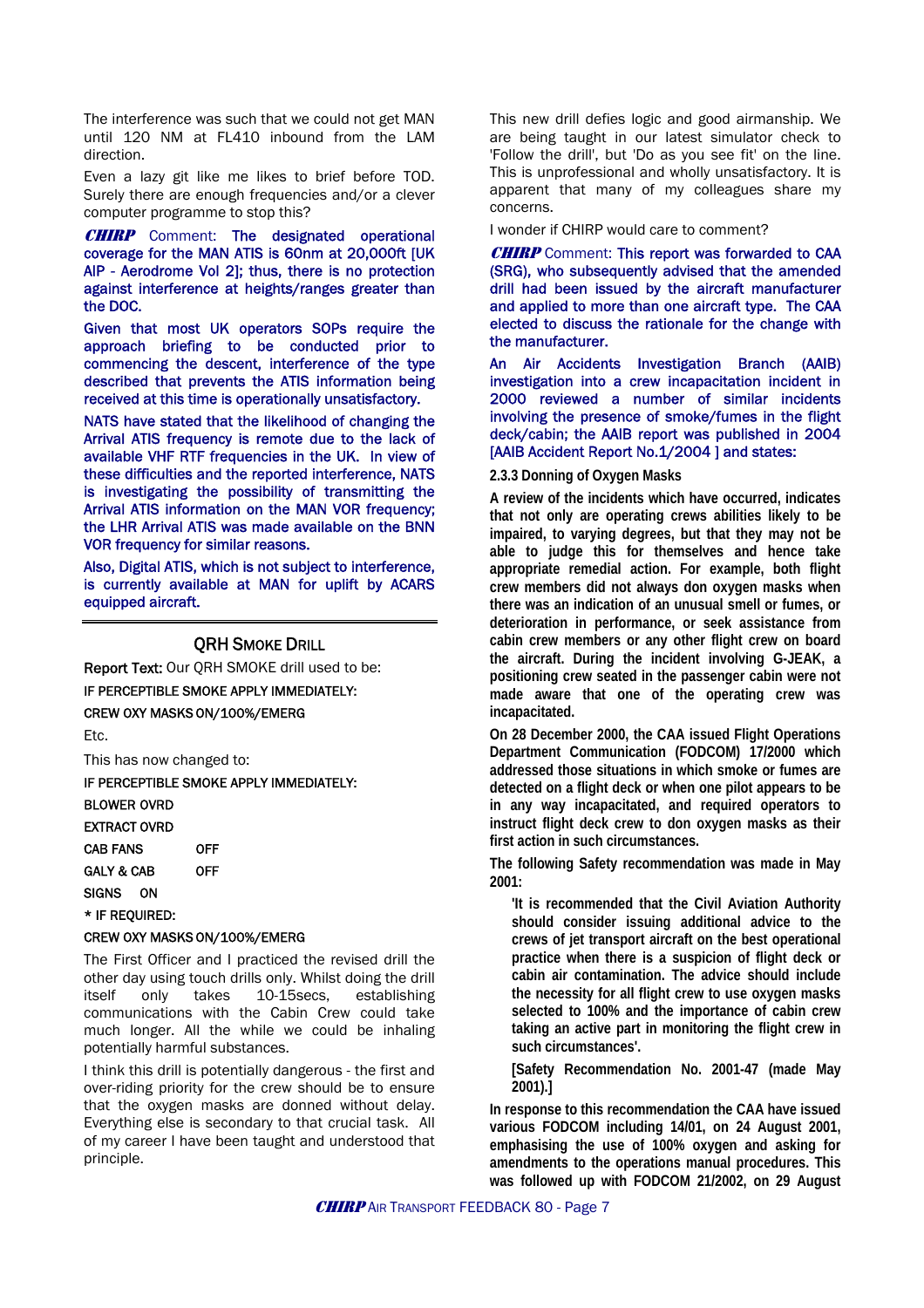**2002, which reiterated the need to don oxygen masks whenever contamination of the air is suspected. Most operations manuals now contain information on the donning of oxygen masks when contamination is suspected.** 

**The research so far indicates that substances acting as an irritant(s) may be the cause of the effects experienced by the flight crew on G-JEAK, and possibly during other incidents. The donning of oxygen masks at the first indication of the problem would have reduced the exposure time to these suspected irritants, reducing their effects, and may have prevented the apparent incapacitation of the first officer and the reduced capacity of the commander to operate normally**.

#### CAA FODCOM 21/2002 States:

**Para 1.5.1 Operators should ensure that flight crews are aware that the first action in the event of smoke or fumes on the flight deck should be for the flight crew to don oxygen masks and establish communications.** 

Whilst the majority of smoke/fume incidents are of a relatively minor nature and thus might be safely and effectively mitigated by the manufacturer's amended drill, the failure to don oxygen masks as an automatic first action in response to perceptible smoke/fumes could place flight crew members at significant risk in a small number of cases. If the design of the O2 mask is such as to inhibit significantly vision and/or communication, its suitability for its intended emergency function might be open to question.

The evidence available would suggest that the immediate donning of masks still represents 'best practice' in protecting flight crew members from the effects of smoke/fumes. This remains the current UK AAIB position and is also that reflected in the most recent advice issued by the CAA.

The CAA Flight Operations Department is currently reviewing this matter with the aircraft manufacturer.

#### UK PHRASEOLOGY & 'LEVEL BUSTS'

Report Text: I am a UK licensed pilot and TRTO instructor responsible for training both UK and non-UK flight crews. It seems to me that the adoption of country-specific RTF phraseology potentially contributes to the problem of 'level-busts'.

Well-intentioned though such refinements as 'descend flight level one hundred' (in place of the ICAO 'descend (to) flight level one zero zero') may be, they are doubtless unexpected to the average foreign UK airspace-user's ear.

The UK's 'Closing the localizer from the left, report established' (with its unlikely reply, 'ILS wilco' - CAP 413 1.6.3) in place of ICAO's 'cleared for ILS approach' does confuse many of the multi-national crews with whom I conduct LOFT (Line Operations Flight Training) (and they are usually aware that GS descent before establishing on the LOC is forbidden).

Conversely, how many times a day do UK aircrew commit unintentional RTF faux-pas in, say, Spanish or

German airspace? Every time we say "flight level wun hundred" for a start, I imagine - how they must complain about us. We should all read each-others' AIPs but probably don't.

Instead of notifying differences to ICAO phraseology, wouldn't national Authorities be better employed negotiating changes to PANS then enforcing Doc 4444?

**CHIRP** Comment: The CAA in conjunction with NATS has reduced the number of phraseology differences from ICAO significantly. The small number that remain have been assessed to be significant enhancements to safety.

The UK has also sought to promote change within ICAO, as the reporter suggests. As an example 'Flight Level Wun-Hundred' was introduced in the UK in 1996 and NATS compiled clear evidence of a reduction in misheard clearances following its introduction. In spite of the term having been adopted by several other European States and Eurocontrol agreeing to adopt the terminology next year, the anticipated change to ICAO phraseology is understood to be still some time away.

#### CONDITIONAL CLEARANCES - BETTER READBACKS

Report Text: Conditional clearances are often used nowadays, and whilst we have had it drummed into us that the condition is read back first before the clearance, it seems that for some of us, the condition that we read back is often ambiguous which could lead to potentially serious safety consequences.

For example, how many times have you heard 'After the departing traffic line up'? It is a readback that we all hear very often and we probably won't think twice when we hear it. However, after pausing to reflect about that situation, it is worrying to think that, without a readback with any reference to the aircraft, the ATCO must be in a position where he/she is assuming that the flight crew have identified the traffic that they are lining up after? Surely assumptions can't afford to be made in a situation where runway incursions are possible? Better readbacks are needed from flight crews to ensure that no ambiguity exists. Ultimately, what we are doing is subconsciously eroding the last safety net that we have in preventing some runway incursions from occurring.

My previous airline's Ops Manual had an item of guidance on conditional clearances, which said that ideally the operator and aircraft type should always be readback. This would leave the ATCO in no doubt that you have positively identified the aircraft that you are waiting for. Arguably a sound practice however one that MATS Part 1 seems to suggest being used only where necessary in busy traffic environments.

My home airfield has a large number of commercial helicopter movements and phraseology such as 'After the landing/departing fixed wing' is used frequently.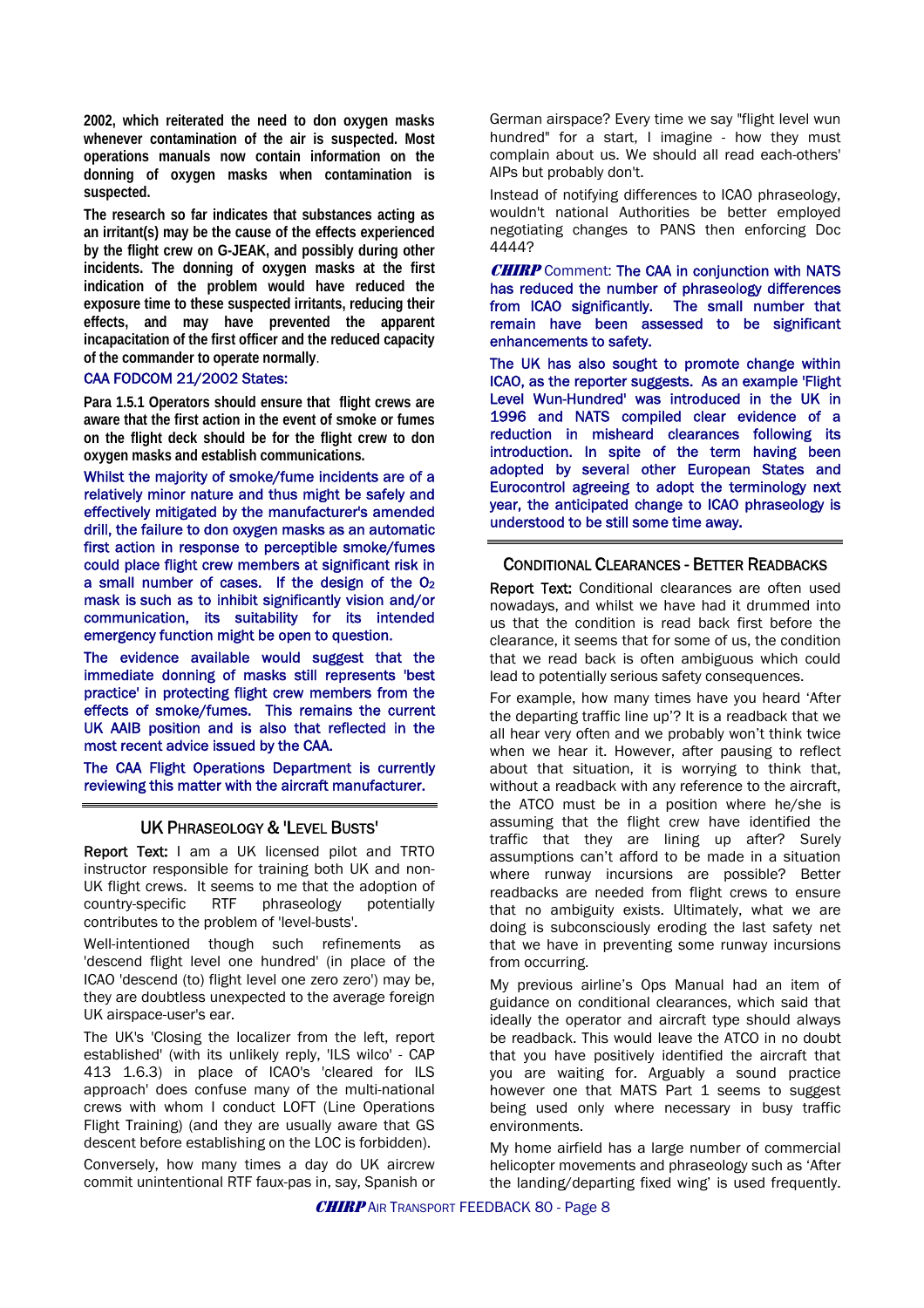That example is vague in establishing that the helicopter crew have identified the traffic that they will be waiting for and this could easily have safety implications. Readbacks from foreign operators are also often not as accurate as they could be in eliminating any confusion.

The A320 family of aircraft types is probably a good example of how type confusion could easily occur, however they are also the main types which are generalised at smaller airfields and are often referred to as simply being an 'Airbus'. You never hear 'after the departing Boeing'… do you?? Obviously ATCOs at congested airfields are 'primed' to ensure that clear instructions are used to differentiate between similar types when issuing conditional clearances. Double standards are creeping in at quieter airfields where type accuracy is often not as exact as it could be. For example, if the ATCOs flight progress strip has A319 on it, then surely it would be more accurate to refer to the aircraft as an A319 or an Airbus 319, rather than just an Airbus? It may seem like it is nitpicking. however as airfields get busier, it seems prudent to keep the phraseology as exact as possible.

That way at least as ATCOs and flight crew, we have done our best to reduce the chances of runway incursions in the future.

As flight crew, we need to be stricter in our adherence in making sure that what we readback is an exact replica of the condition that was stated by the ATCO. At face value, this topic seems rather benign but after pausing to think about what we are allowing to happen and the potential safety knock on effects, it starts to appear in a different light altogether.

**CHIRP** Comment: NATS has advised that from an ATCO perspective, best practice is that any conditional clearance should be totally unambiguous with regard to the pilot identifying the landing traffic. It follows that the pilot readback should be equally unambiguous to the ATCO.

Using the operator's identity to assist in identification, as suggested in the report, might be useful in some circumstances, but at those airports where sub-charter operations are routine, this might introduce a further source of potential confusion.

It is widely perceived that, whilst being a significant contributory factor in runway incursion incidents, conditional clearances contribute to increased arrival/departure traffic rates. NATS is conducting a series of trials at UK airports to assess the effect of eliminating/limiting the issue of conditional clearances. Pilot feedback on any impact, whether positive or negative, that these changes might have on flight deck operations will be a valuable contribution to the analysis of the results of the trials.

#### MORE DISCRETION - PERHAPS NOT!

Report Text: During a recent briefing we were given two presentations by senior Flight Operations managers. Both emphasised the need for commercial awareness which seemed reasonable.

However, I became concerned when the subject of flight time limitations was discussed, specifically the use of Captain's Discretion. Both Managers suggested that the absolute three-hour FTL limit could be broken if it meant getting an aircraft back to base and I quote, "Don't worry about the report to the CAA; we are good friends with them and will sort it out". I felt that I was being unduly pressured to operate outside of legal duty periods, and that the company felt that commercial interests overrode legality and safety.

#### **CHIRP** Comment: The report was passed to CAA (SRG) who provided the following response:

**The CAA will not countenance an extension of discretion beyond that specified in an AOC Holder's Approved FTL scheme, except in a life-threatening situation.** 

#### TIREDNESS - A CONTRIBUTION TO HUMAN ERROR?

Report Text: A long series of changed duty report times from very early starts to late finishes and night flights mean rest is a premium. Days off rostered as minimum and rest periods more often in the 18-30 hour bracket than not. Days off are not respected with regular calls asking to operate on them even when it would be a legal day off. Also getting calls on a day off to change a standby for the next day to a duty.

On this occasion, a night flight after a 26-hour rest period, we had an unserviceable APU. Previous crew had reported trouble starting an engine. Engineers turned the engine over on ground with no trouble and signed it off. Two normal starts ex AAA (UK). On start-up in BBB (Southern Med), symptoms reported by previous crew experienced; the reason was that we had not turned the packs off.

With an unserviceable APU and therefore no bleed air the EICAS shows L and R Packs OFF. The time that all EICAS messages are checked and cleared is when the air start unit is attached on preparation for start, as they were in this case. When air was applied, the majority of the airflow was into the packs rather than to the starter.

I feel this highlights a number of issues; one of which is the reliance on EICAS messages as opposed to system selection at a critical phase. Despite 1,000hrs on the B757 and nearly 5,000 on the B767 I can still forget this crucial stage. Secondly, rostering practices that consider CAP 371 as targets rather than absolute limits, and the guidance given in CAP371 is only worthy of being ignored, results in some very tired pilots, particularly when days off are not respected and arguments and threats occur as a result.

CHIRP Comment: Following representations to CAA (SRG) on roster instability and the scheduling of rest periods between 18 and 30 hours, these matters are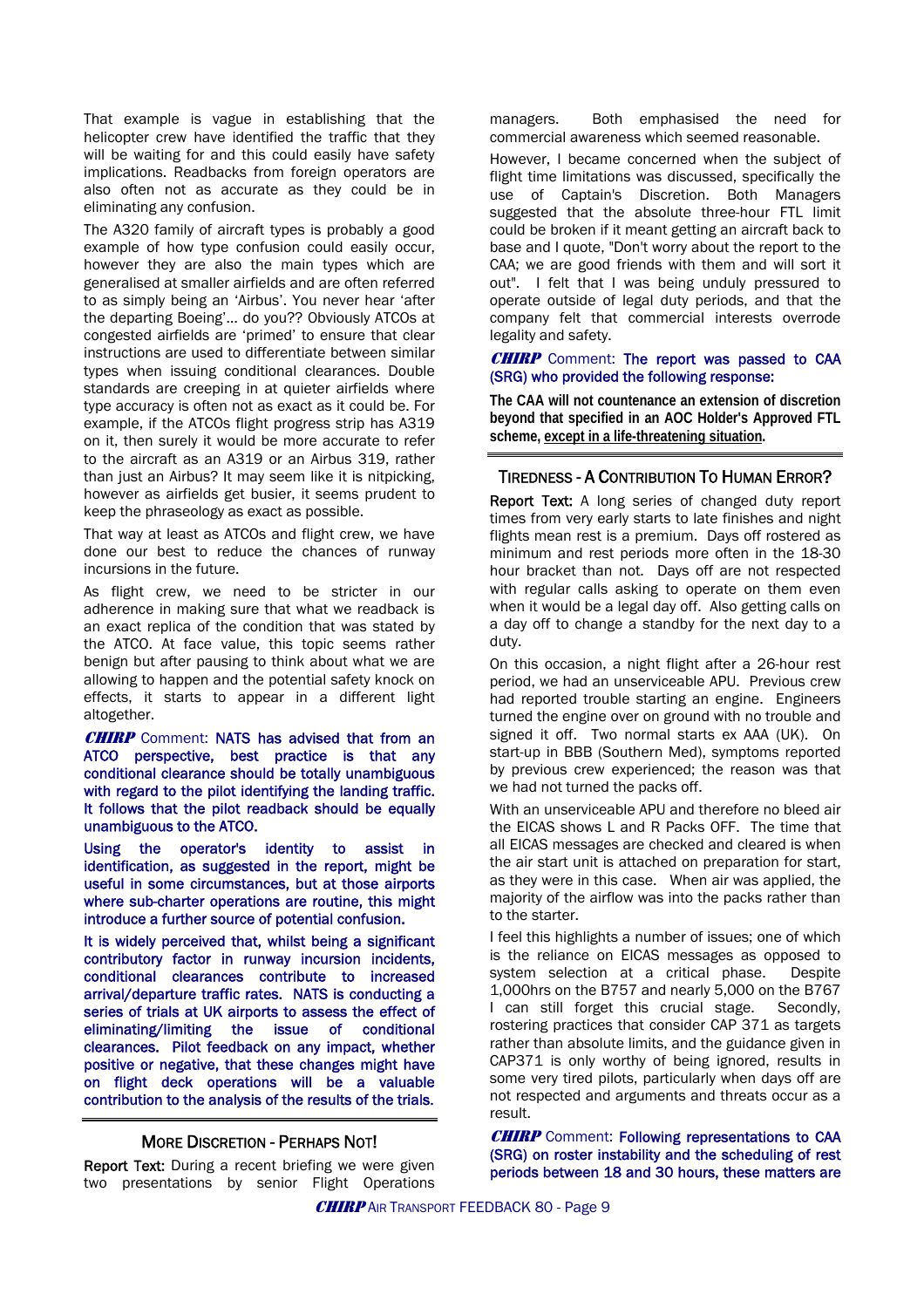being discussed between the Authority and the operators concerned. It should be emphasised that some 18-30 hour rest periods are acceptable when a crew is acclimatised, whereas others give rise to some individuals experiencing difficulty in achieving adequate rest prior to the subsequent duty.

Please note that this report contains two commonly held misconceptions related to FTLs. First, there is nothing to prevent an operator from attempting to contact an individual on a scheduled day off, except where this is covered in a company scheduling agreement [pre-flight rest periods are required to be protected from interruption]. Second, CAP 371 provides guidance to operators on how to draft a FTL scheme. Each operator's scheme, when approved, is the definitive document and may contain some small differences in some respects, although many schemes are identical to CAP 371.

The reporter's error is a useful reminder that even pilots experienced on a particular type can make mistakes. Most non-normal procedures are detailed in either the Quick Reference Handbook or the 'less quick' Flight Crew Operating Manual and should be used to minimise the opportunity for errors of this type.

### CABIN CREW REPORTS

#### NOT WELL PREPARED

Report Text: Our wake up call had been changed to 'indefinite' delay; we were called approximately one hour after our original wake-up time.

At the airport, the engineers told me that there was a problem with the hydraulics but they had not found the cause. When I asked the Captain what procedure would be, he stated that an engine run would be carried out. We commenced boarding and nothing was mentioned again about hydraulics either prior to our departure or during my routine in-flight visits to the flight deck.

Our usual practice is that 20 minutes prior to landing seat belt signs are put on and cabin crew informed. However, only 10 minutes prior to landing, Captain made an announcement that we were landing. (A full wide-bodied aircraft does require 20 minutes, unless there are exceptional circumstances which prevent this.)

As we landed I saw that the fire tenders and emergency services were in attendance and wondered who they were for? I realised that they were for us when the passengers seated in the premium cabin began to panic.

Following the landing, the Captain made an announcement explaining that some passengers may have seen some of "our friends" surrounding the aircraft but that this was normal as we had had a little technical problem. He did not use the words

describing fire tenders, which led to passengers asking me further questions about the situation. We were then parked on a remote stand and the offload then took nearly an hour.

Why wasn't I informed that we were going to be escorted by emergency services? I could have prepared the crew for this as well as alerting them to the possibility that we might experience an emergency situation. The Captain may have considered the issue of hydraulics of no consequence but the emergency services were there for a reason!

After landing, during the next 1 hour 20 minutes, the Captain made no attempt to ask me about the passengers' reaction or if the crew were OK.

I understand that the pilots have an extremely heavy work load in unusual circumstances but I feel that as the flight crew had not been concerned that there was anything wrong with the aircraft, they had left the cabin crew out of the equation. I have operated many times over the years with precautionary landings and understand that this may have been a minor incident but I had never landed previously without full knowledge of the conditions we might meet on the ground.

I feel that flight crew need to be reminded that cabin crew only possess the knowledge about the circumstances of the flight if they keep us informed.

**CHIRP** Comment: In situations similar to this, there should be a process between the flight deck and the cabin to ensure that each member of the cabin crew can be alerted discretely to the situation and be made aware of the aircraft commander's intentions, so that they are mentally prepared to deal with any problem that might arise. It might be appropriate in some circumstances to delay briefing the passengers until after landing to avoid unnecessary stress.

# CAA (SRG) FODCOMS

The following CAA (SRG) FODCOMS have been issued since July 2006:

#### **11/2006**

1. Reinstatement of Generic Requirements 2 and 3 (Previously Airworthiness Notices 64 and 79) "Minimum Space for Seated Passengers" and "Access to and Opening of Type III and Type IV Emergency Exits" -in CAP 747 "Mandatory Requirements for Airworthiness".

#### **12/2006**

- 1. Nicosia FIR Operating Procedures
- **13/2006**
- 1. Passenger Safety Briefing Cards

#### **14/2006**

1. Carriage of Cigarette Lighters in Checked Baggage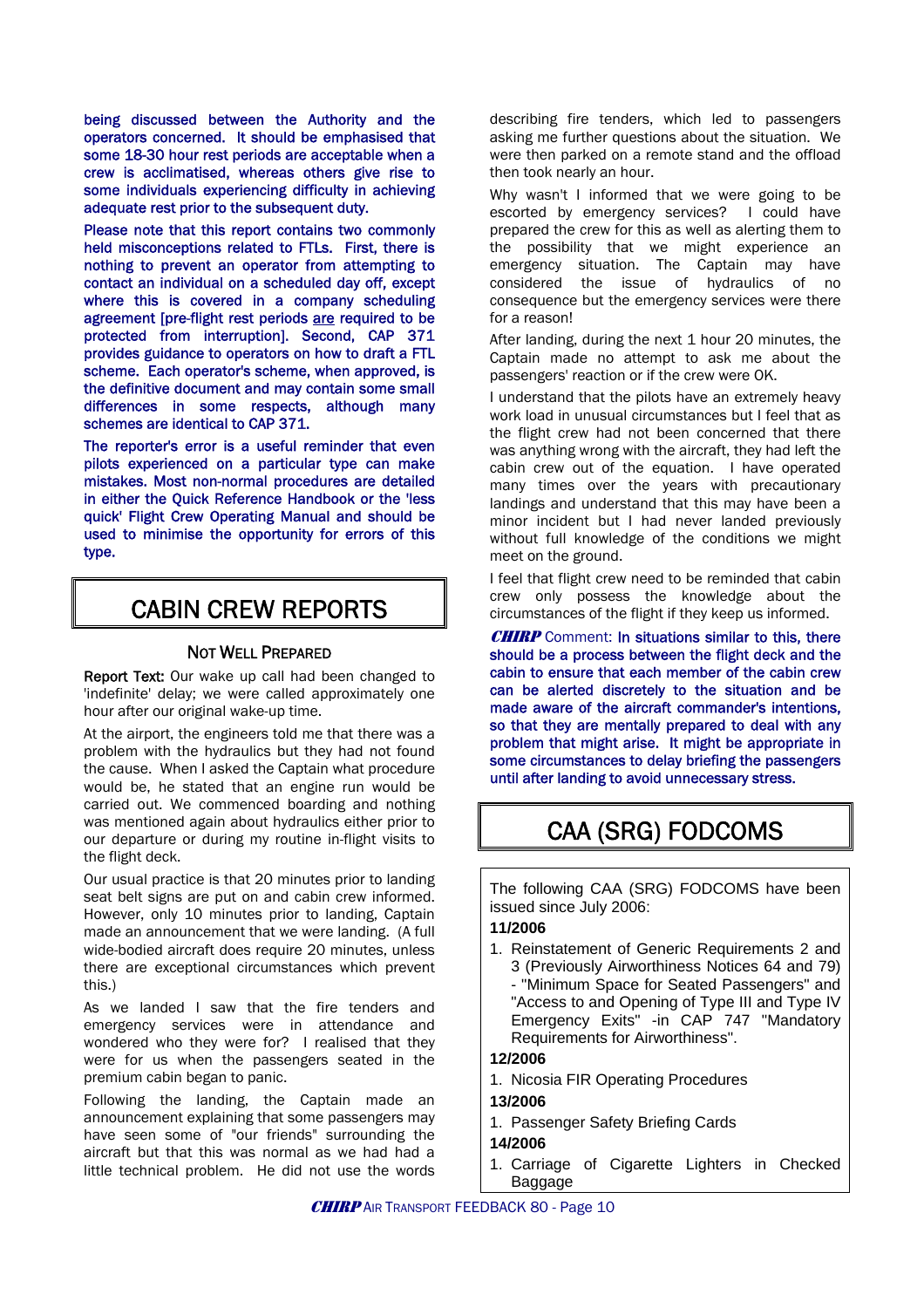#### **15/2006**

1. Use of Thickened Anti-icing Fluids with Potential to Accumulate, Re-hydrate and Freeze

CAA (SRG) Flight Operations Department Communications are published on the CAA (SRG) website

[www.caa.co.uk/default.aspx?categoryid=33](http://www.caa.co.uk/default.aspx?categoryid=33) and click on the link 'Search for a CAA Publication'

## ENGINEER REPORTS

Most Frequent Engineering Issues Received: 12 Months to 30 September 2006





#### AN UNWANTED INTERRUPTION

Report Text: During the turn-round of a company aircraft I was tasked with the second re-torque of the P2 Windshield following the replacement of the item the previous evening due to arcing/de-lamination.

Prior to the arrival of the aircraft, I had requested the use of a set of B747 air-stairs to provide safe access to the work area. I had informed my company maintenance control that a slight delay might occur due to the anticipated time taken to carry out the retorque task. This was accepted without question. After completing the required scheduled maintenance items, I proceeded to begin the task of re-torquing i.a.w. the requirements of the relevant AMM Chapter, using the B747 stairs to provide safe and convenient access to the work area. I slid the

side barriers of the stairs across to further enhance my security whilst leaning over to torque the outboard vertical row of fasteners.

After having completed approx 60 of the 72 fasteners, I was requested to halt work by a member of Airfield Operations personnel who deemed my working practice to be unsafe. After trying to explain that these steps had been used, without any problem, by my colleagues the previous evening, I discussed the matter with the aircraft commander who liaised with Airfield Operations. It was agreed that the use of a safety harness would be satisfactory to allow myself to continue as long as I clipped the harness to the rail of the steps.

Whilst agreeing to the request of the H&S Rep of the Airfield, I felt very frustrated by the attitude of the Airfield Operations member as I had been interrupted in the course of a technical procedure which required concentration to complete the torque sequence. To ensure that I had not missed any fasteners, I backtracked to the previous 10 fasteners and continued the torque sequence to completion.

Interestingly, my colleagues informed me that on the previous evening, a member of Airfield Operations had been observing them 'out of interest' in the task that they were carrying out. My concern is that whilst carrying out a safety critical task, I was disturbed, the consequences of which could have been a potential failure of the windshield.

**CHIRP** Comment: Some windscreen maintenance tasks are difficult to undertake without the availability of access equipment; thus, it is not possible from the details given to assess whether the intervention of the airfield operations individual was justified.

Notwithstanding this, the report is a good example of how frustrating an unexpected interruption can be, when attempting to complete a maintenance task as expeditiously as possible.

The reporter very sensibly backtracked sufficiently to ensure that in spite of the interruption the task was completed correctly.

#### INCREASED PRESSURE?

Report Text: My company management has informed its Licensed Engineers that it is introducing a new certifying level, the Aircraft Maintenance Supervisor (AMS).

Whilst a proper supervisor level within our organisation is welcome and long overdue, the new level is to be included in a performance-based management grade; this has caused concern to myself and others as it means that the pay and career prospects of the AMS Engineers will be related to their individual performance, particularly the amount of deferred defects they clear and the amount of flight departure delays they incur. We believe that they could be put under pressure, real or